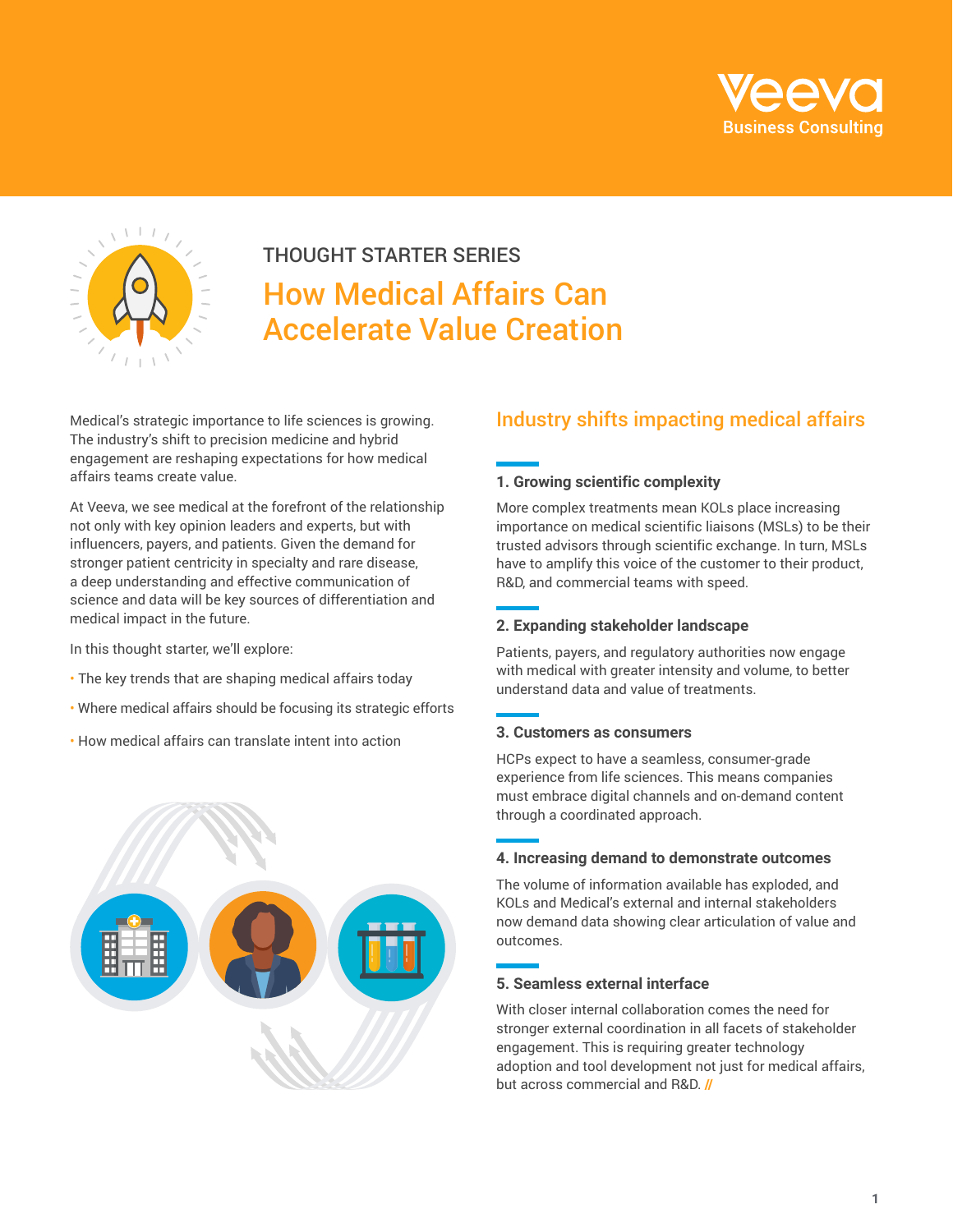## Expansion of the medical affairs horizon

Responding to fundamental shifts in the industry landscape and changes in customer behavior requires medical leaders to focus on four key roles to generate value across early product development, R&D, and commercial. //

| <b>ROLE</b>                              | <b>RESPONSIBILITY</b>                                                                                                                  | <b>KEY ENABLERS</b>                                                                                                                       |
|------------------------------------------|----------------------------------------------------------------------------------------------------------------------------------------|-------------------------------------------------------------------------------------------------------------------------------------------|
| <b>Precision Engager</b>                 | Engages in precise, impactful scientific<br>exchange that delivers the right information<br>at the right time in the right channel     | · Real-time, digital customer intelligence<br>• CRM configured for medical needs<br>• Omnichannel activation<br>. Medical content fitness |
| <b>Value Orchestrator</b>                | Creates and delivers differentiated value<br>propositions that respond to unmet needs                                                  | · Intuitive insight capture<br>· Integrated insight reporting<br>• CRM as 'one stop' platform<br>· Cross-functional operating model       |
| <b>Insight Generator</b>                 | Delivers timely and integrated actionable<br>insights that drive enhanced decision making<br>for field and product teams               | • End-to-end (E2E) insights strategy and KPIs<br>· Suggestions strategy<br>• Next best action engine<br>· Fit-for-purpose Al              |
| <b>Patient Voice</b><br><b>Amplifier</b> | Captures voice of the patient and seamlessly<br>feeds into all product and customer-related<br>activities across the product lifecycle | • Data and analytics<br>· Global data organization and CRM<br><b>E2E</b> customer and product insights                                    |

### Enabling precise scientific engagement

Digital channels are a core component of any impactful medical engagement approach, as evidenced by the high levels of digital usage since COVID-19 emerged in 2020. This growth has also fueled an explosion in the different types and volume of content to feed medical customer demand. Consider the following snapshot taken from our 2021 Veeva Pulse data:

- Over 8 million minutes of scientific interactions have taken place virtually since July 2020
- 42% of medical virtual meetings have three or more participants, indicating amplification of scientific engagement reach
- 100% growth in content created by medical teams since 2019

Delivering the right information to the right stakeholder at the right time requires deep stakeholder intelligence about their motivations, needs, and preferences. A digital infrastructure would allow for actionable insights to be captured and shared so every scientific interaction builds on the last and delivers a consumer-grade experience.

That being said, medical leaders recognize precise scientific engagement is not about flooding KOLs and stakeholders with scientific information but pinpointing the highest value mode of action. They understand that the lightest touch may sometimes be an effective interaction in creating a valuable experience for the expert. The question then is, how? How can they build the right capabilities to offer precise impactful engagement? //

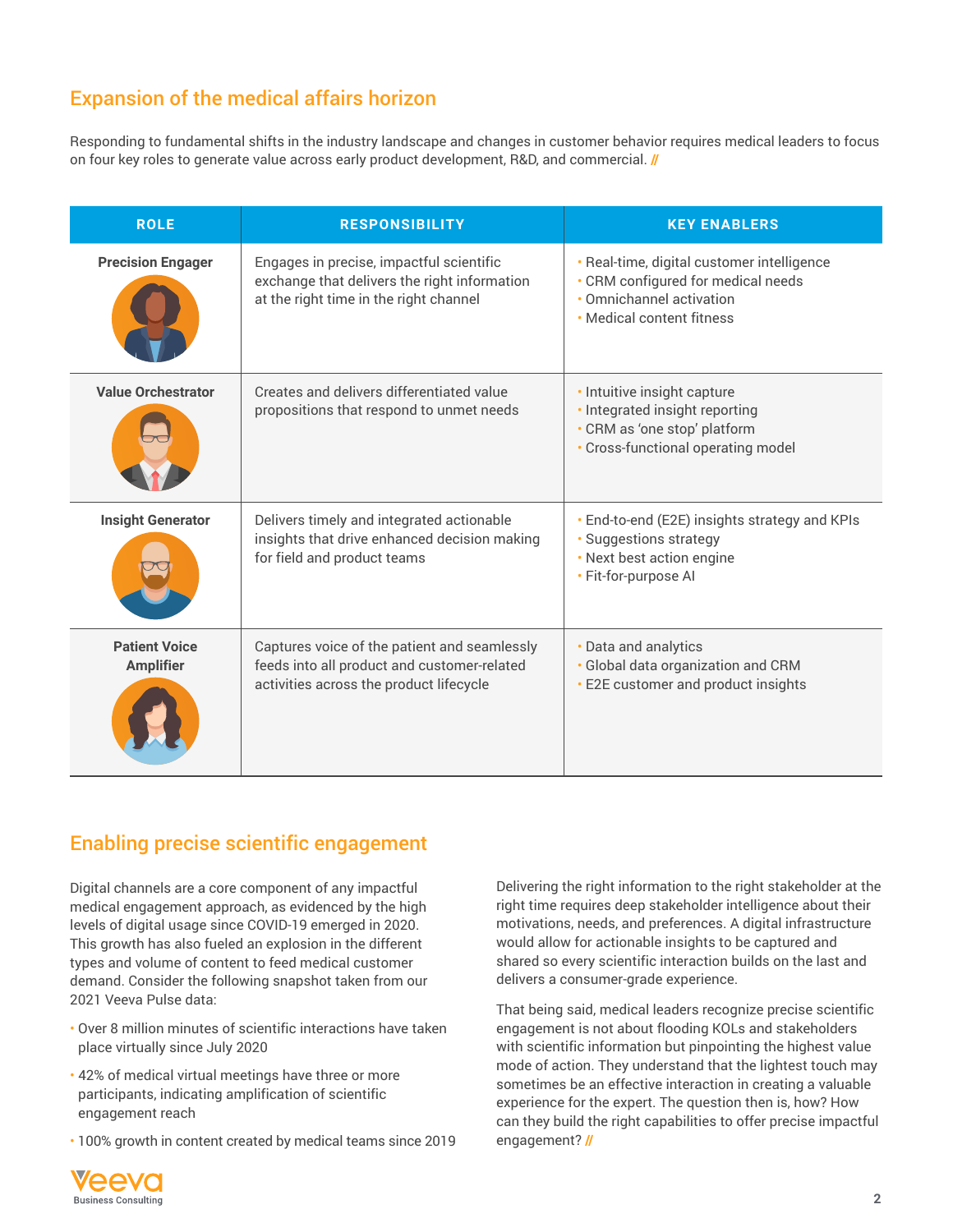### Foundational capabilities for medical value generation

Medical affairs teams in companies big and small are investing their energy around five key capabilities to build the necessary foundations for growth and value creation:

> Precise engagement and actionable insights

Optimized customer and patient experience

#### FOUNDATIONAL BEDROCK

Customer intelligence **|** Omnichannel ecosystem **|** Insights and analytics **|**  Content fitness **|** Digital excellence

- **1. CUSTOMER INTELLIGENCE:** Modern, data-connected ecosystem that navigates stakeholder networks influencing and shaping the debate and discussion around a disease area and patient treatment pathway.
- **2. OMNICHANNEL ECOSYSTEM:** Experience led with hybrid, two-way communication (that is, outbound and inbound interactions that make it easier for KOLs and HCPs to get the information they need it, when they need it) at the core.
- **3. INSIGHTS & ANALYTICS:** End-to-end insights capability that delivers real-time, actionable insights driving responsive business decisions.

### Critical success factors

Making these key capabilities an operational reality, and doing so in a scalable and sustainable way, requires careful management and tracking of the following critical success factors:

- **SINGLE SOURCE OF TRUTH.** A unified CRM that drives end-user utilization across medical teams can help ensure an accurate and holistic view of all interactions with external stakeholders. To gain this level of visibility, focus first on aligning to key medical processes of engagement, insights generation, and content management. Adopt a cross-functional perspective, leading from the business issues to be solved, not the functional territories of the organization.
- **CHANGE MANAGEMENT.** Create a value realization framework that recognizes that technology is not a silver bullet. Value must be realized from technology with a robust change approach that leads with people and process.
- **4. CONTENT FITNESS:** Channel-agnostic content that delivers the right information, at the right time, in the way the HCP/KOL demands.
- **5. DIGITAL EXCELLENCE:** Integrated approach to platforms, processes, and people to realize the transformative potential of digital.

These foundational capabilities provide the bedrock for medical to build on over time to advanced levels of engagement, insight, and content management. From our work with industry leaders, maturity in these five capabilities is a leading indicator of the relative strength and fitness of a medical affairs organization to the demands and expectations placed on it. //

- **A STRONG CASE FOR CHANGE.** Provide a clear sense of 'What's in it for me?' to field MSLs, building a thread between their daily priorities and the configuration of tools and technologies provided. A laser focus on the value proposition for end users will increase motivation for change and adoption of new ways of working.
- **DESIGN FOR MEDICAL-SPECIFIC NEEDS.** A common mistake companies make is taking 'off-the-shelf' products or commercial-led solutions and forcing a fit for medical usage. Leaders should carefully evaluate and design core tools and technologies with the specific needs of medical front of mind. This ensures medical stakeholders are equipped with tools, dashboards, and reports that resonate and enable them to perform their jobs to be done more effectively. //